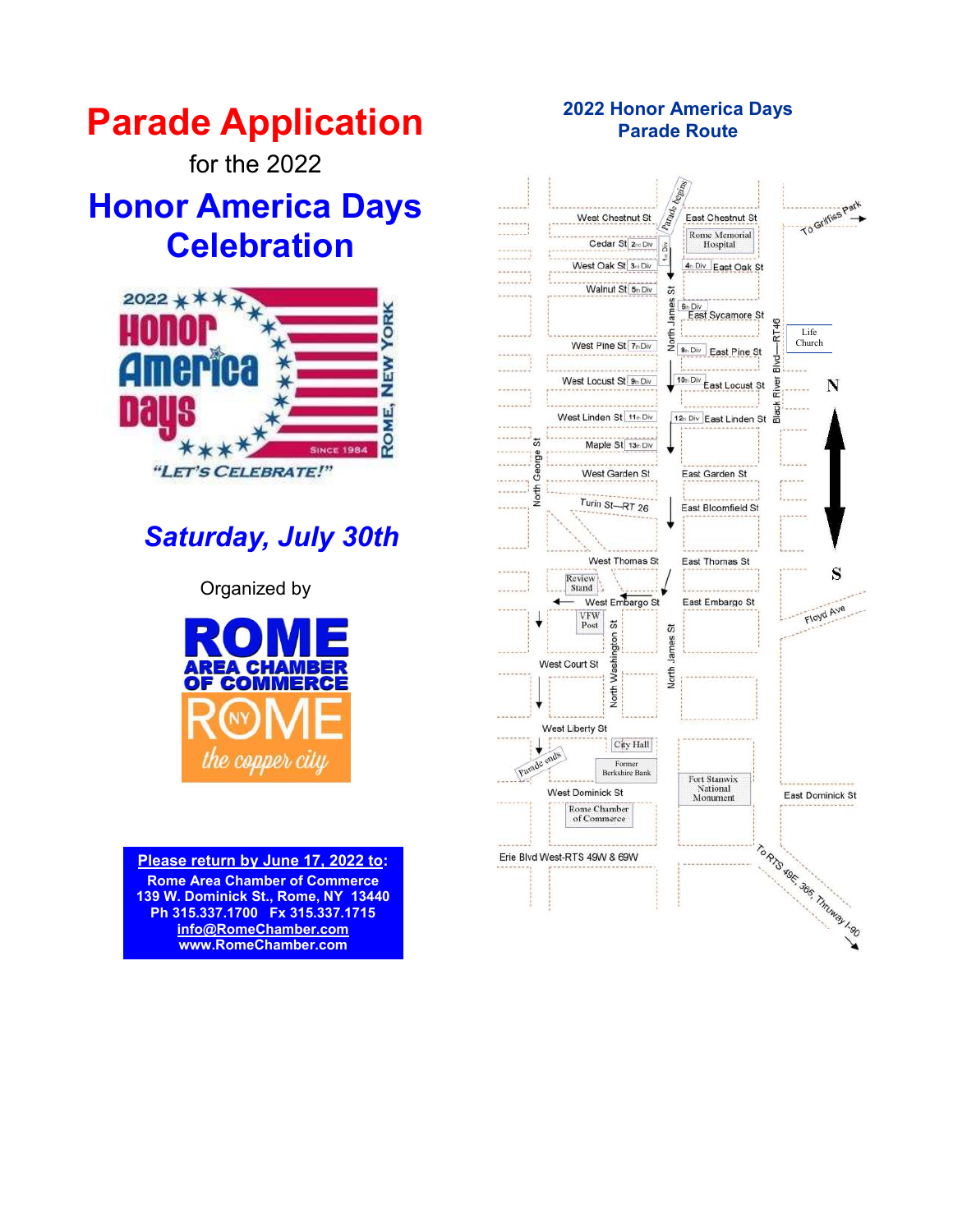## **Honor America Days 2022**

Groups and organizations are already contacting the Chamber in preparation for this year's events. The Parade steps off at 10am on Saturday, July 30, followed later that evening by the Symphoria Symphony Orchestra Pops Concert, featuring popular show tunes, rousing marches, and Americana at its best on the west lawn of Fort Stanwix National Monument in downtown Rome. Enjoy the cannon fire, the ringing of church bells, and a spectacular fireworks show presented by Berkshire Bank as the evening closes with the performance of the *1812 Overture* and the *Stars and Stripes.* This year the Honor America Days theme is *Let's Celebrate*! The Honor America Days Committee hopes parade participants will be creative with their floats and displays to get Rome into the Honor America Days.

One of our goals during the past several years has been to make the parade a more interactive experience for the spectators, and you may recall that there were a record number of organizations that created beautiful parade floats and many more groups that were very creative in providing live entertainment throughout the parade route. We are continuing to capitalize on that momentum by adding interactive entertainment acts throughout the route and by adding a number of categories to our parade awards to give more recognition to those who are taking the time to create the floats and provide unique types of parade entertainment.

Since 1984 the Honor America Days Celebration has been growing into an extremely successful, eagerly anticipated, and very enjoyable series of events and activities that represent the hard work of many, the cooperation of an entire community, and the financial support of an ever increasing number of very generous people and businesses.

Please review the information provided in this brochure. If interested in participating in the Honor America Days Parade, always at 10am on the last Saturday in July, please complete the application, and forward it to the Chamber office **by June 17th.**

If interested in organizing an event, **please enter the specifics of your event directly on the Events page at www.RomeChamber.com**. Questions? Call 315.337.1700.

Important: If your event is cancelled or changed, please notify the Chamber of the changes by calling 315-337-1700 or emailing info@RomeChamber.com so that we may update your event. Do not use the website to re-submit your event.

Events and activities held during Honor America Days are important to the Rome economy. Visitors and residents who enjoy our restaurants, hotels, motels, retail stores & shops, and area attractions help to protect jobs and create new ones. The family fun and entertainment we enjoy also helps to boost pride and patriotism, while making us feel good about living in our community. Be sure to list your events with the Chamber so we can properly inform the public. The Daily Sentinel publishes the listings and the Chamber will continually direct people to our website.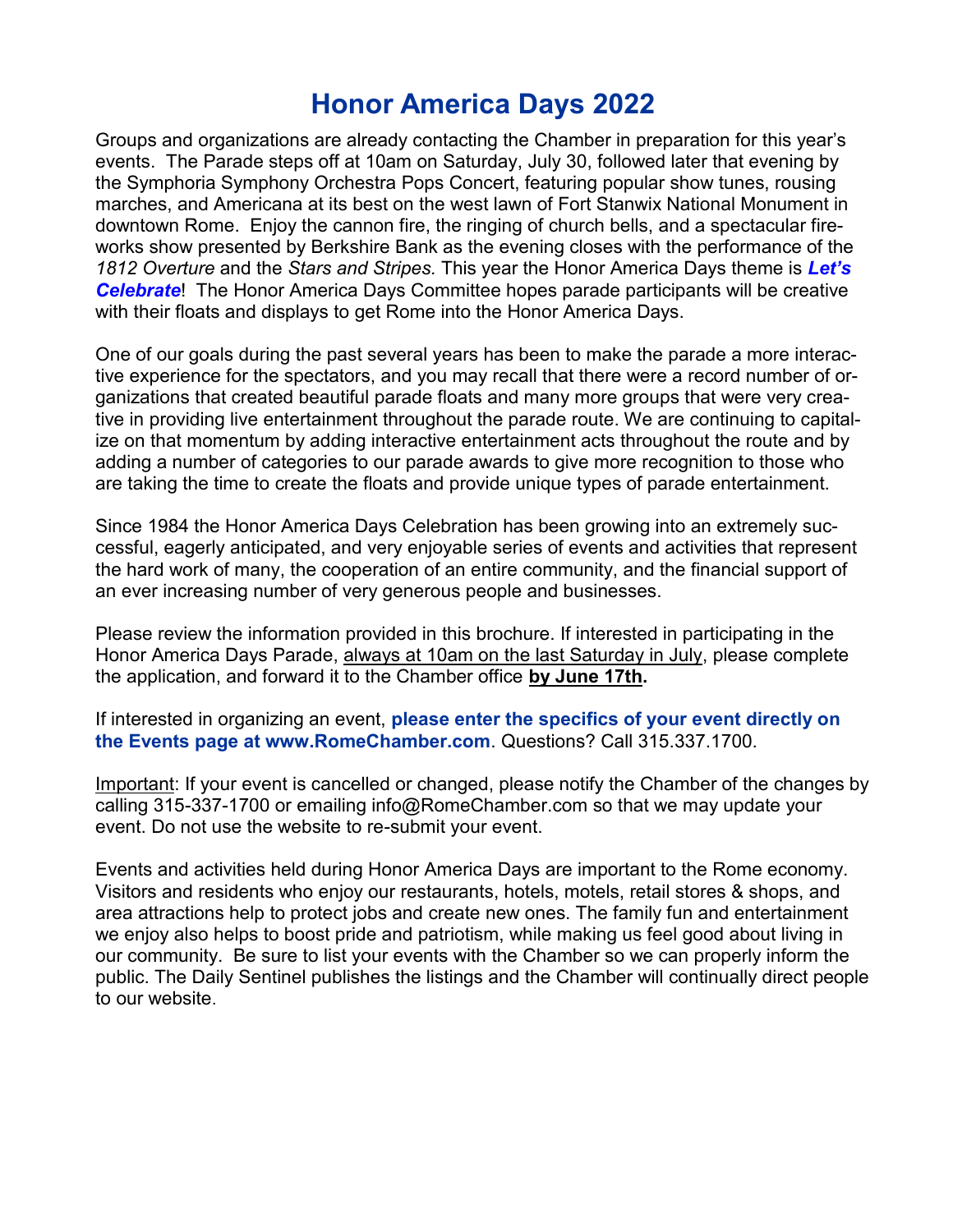| Name of Organization       |       |     |  |
|----------------------------|-------|-----|--|
| <b>Contact Person</b>      |       |     |  |
| <b>Mailing Address</b>     |       |     |  |
| $\overline{\mathrm{City}}$ | State | Zip |  |
| <b>Email Address</b>       |       |     |  |
| Phone                      | Fax   |     |  |

#### **Parade Rules and Regulations**

One thing that has added to the excitement and success of Rome's 39 years of Honor America Days Celebrations is the absence of any serious accidents that could have caused injuries or damage to property. The Chamber is anxious to continue this record of avoiding injuries to anyone including both participants and the public, and avoiding accidents that might damage property. Ultimately, responsibility must depend upon the care, wisdom, experience and precautions of the participants. To assist you, all participants are required to agree to the following Rules and Regulations on behalf of themselves or the organizations or units they are representing—*please sign and submit the waiver shown in this application***:** 

1) Vehicles such as cars, wagons, pickup trucks etc. may be used if decorated appropriately in support of the theme. Only one vehicle per parade entry or unit unless approved in writing by the Chamber. A vehicle pulling a trailer shall be considered one vehicle. Due to safety concerns tractor trailers as well as any vehicle emitting high exhaust content will be placed strictly at the ends of the units.

2) Each vehicle shall have an assistant driver, if feasible, whose duties shall include, but not be limited to, assisting the driver and calling the driver's attention to any hazards he/she may detect.

3) Vehicles such as wagons, trucks and trailers that carry people must have railings or sides high enough to prevent people from falling off the vehicle onto the street. Be especially mindful of the needs of children.

4) People riding in open cars shall sit in the seats, not on the raised area behind the back of the rear seat. No one may step on or off a float or any motorized unit until it is at a complete stop.

5) Brochures or flyers may not be distributed.

6) You are welcome to distribute candy or other foods/toys/gifts, however, they may not be thrown to children from moving vehicles and may only be distributed while walking immediately adjacent to the curb and handing them to children. No gum and no candy with stems, such as lollipops, please!

7) Loud exhibitions or demonstrations, such as those made by motorized vehicles (e.g., "burn-outs"), are prohibited as are fireworks or firecrackers.

8) All animals must have a pooper scooper detail and a handler. Hot pavement can be harmful to animals and provisions should be made by handlers not to have animals walk the entire route. Instead, animals should take periodic breaks and ride in vehicles for all or part of the route.

9) Alcoholic beverages are not allowed and open container laws will be enforced by active duty police officers.

10) Bottled water and cans of beverages are permitted—glassware is not allowed.

11) Drivers and all vehicles in the parade must have insurance as required by the State of New York. Drivers must also possess a valid driver's license.

12) Decisions as to where your unit lines-up and its division rest with the Chamber.

13) Certificates of insurance naming the Chamber as additional insured are requested.

14) Candidates for public office must be on the ballot with a party affiliation for the 2022 November election.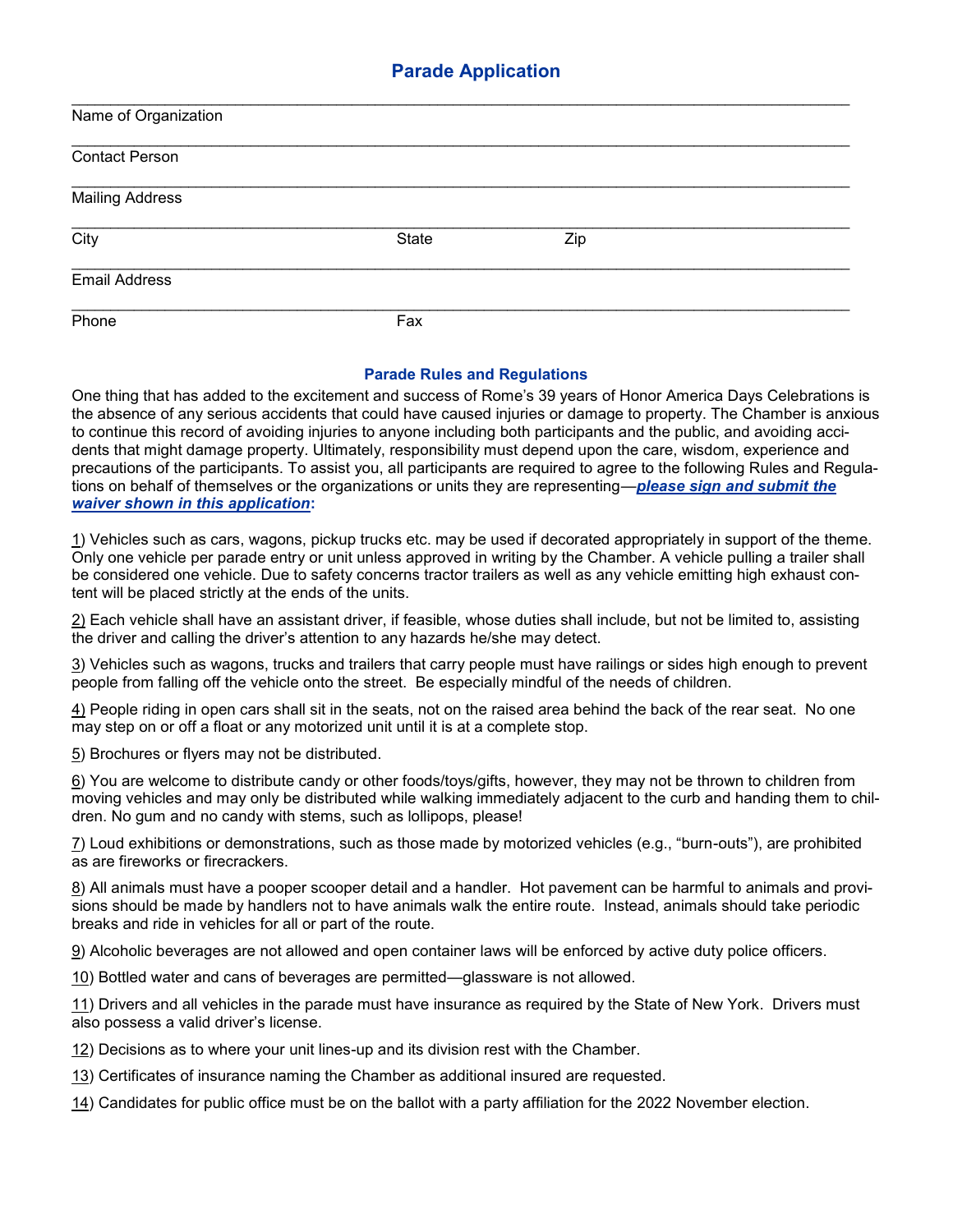## **Parade Theme:** *Let's Celebrate*

|                                                | years. Please check appropriately:                                                                           |                                                                                                                                                                                                                                                                                                             |                   | Awards for the Ronald A. Swinney Best in Parade entries will be presented plus other categories added in previous                                                                                                                                                                                                                                          |
|------------------------------------------------|--------------------------------------------------------------------------------------------------------------|-------------------------------------------------------------------------------------------------------------------------------------------------------------------------------------------------------------------------------------------------------------------------------------------------------------|-------------------|------------------------------------------------------------------------------------------------------------------------------------------------------------------------------------------------------------------------------------------------------------------------------------------------------------------------------------------------------------|
| I will have a float and enter the competition. | My float will have music.                                                                                    |                                                                                                                                                                                                                                                                                                             |                   |                                                                                                                                                                                                                                                                                                                                                            |
|                                                | My float will not have music.                                                                                |                                                                                                                                                                                                                                                                                                             |                   |                                                                                                                                                                                                                                                                                                                                                            |
|                                                | Please enter description of float here:                                                                      |                                                                                                                                                                                                                                                                                                             |                   |                                                                                                                                                                                                                                                                                                                                                            |
|                                                |                                                                                                              |                                                                                                                                                                                                                                                                                                             |                   |                                                                                                                                                                                                                                                                                                                                                            |
|                                                |                                                                                                              | <b>OR</b>                                                                                                                                                                                                                                                                                                   |                   |                                                                                                                                                                                                                                                                                                                                                            |
|                                                |                                                                                                              | I will not have a float but will have the following (please check all that apply):                                                                                                                                                                                                                          |                   |                                                                                                                                                                                                                                                                                                                                                            |
| Band                                           | ___ Marching Unit                                                                                            | Color Guard                                                                                                                                                                                                                                                                                                 | <b>Drill Team</b> | Group Walking                                                                                                                                                                                                                                                                                                                                              |
|                                                |                                                                                                              |                                                                                                                                                                                                                                                                                                             |                   |                                                                                                                                                                                                                                                                                                                                                            |
|                                                |                                                                                                              |                                                                                                                                                                                                                                                                                                             |                   |                                                                                                                                                                                                                                                                                                                                                            |
|                                                |                                                                                                              |                                                                                                                                                                                                                                                                                                             |                   | My entry will have music. My entry will not have music. My entry will include animals.                                                                                                                                                                                                                                                                     |
|                                                | to Chamber members. Please check if applicable:                                                              | Due to rising costs to finance the parade, commercial participants that are not members of the Rome Area<br>Chamber of Commerce and are not being hired by the Chamber to perform in the parade are being asked to<br>to Rome Chamber of Commerce for \$150 and have written 'HAD Parade' on the memo line. |                   | contribute \$150 in order to be in the parade. This does not apply to non-profit organizations. Nor does it apply<br>I represent a for-profit business that is not a member of the Chamber and have enclosed a check payable                                                                                                                               |
|                                                |                                                                                                              |                                                                                                                                                                                                                                                                                                             |                   |                                                                                                                                                                                                                                                                                                                                                            |
|                                                | moving at a steady pace. Please check appropriately:                                                         |                                                                                                                                                                                                                                                                                                             |                   | Announcements to be made at the reviewing stand must be submitted by email to <b>info@RomeChamber.com</b> . As<br>your unit passes the reviewing stand on W. Embargo, across the street from the VFW, we will do our best to an-<br>nounce your entry to the public. Please keep in mind that the parade is very long, and it is important that units keep |
|                                                | I will email information to the Chamber by June 17th.                                                        |                                                                                                                                                                                                                                                                                                             |                   |                                                                                                                                                                                                                                                                                                                                                            |
|                                                | I am not able to email the info, but have included it with<br>this application on a separate sheet of paper. |                                                                                                                                                                                                                                                                                                             |                   |                                                                                                                                                                                                                                                                                                                                                            |
|                                                | I do not have any additional info to submit.                                                                 |                                                                                                                                                                                                                                                                                                             |                   |                                                                                                                                                                                                                                                                                                                                                            |